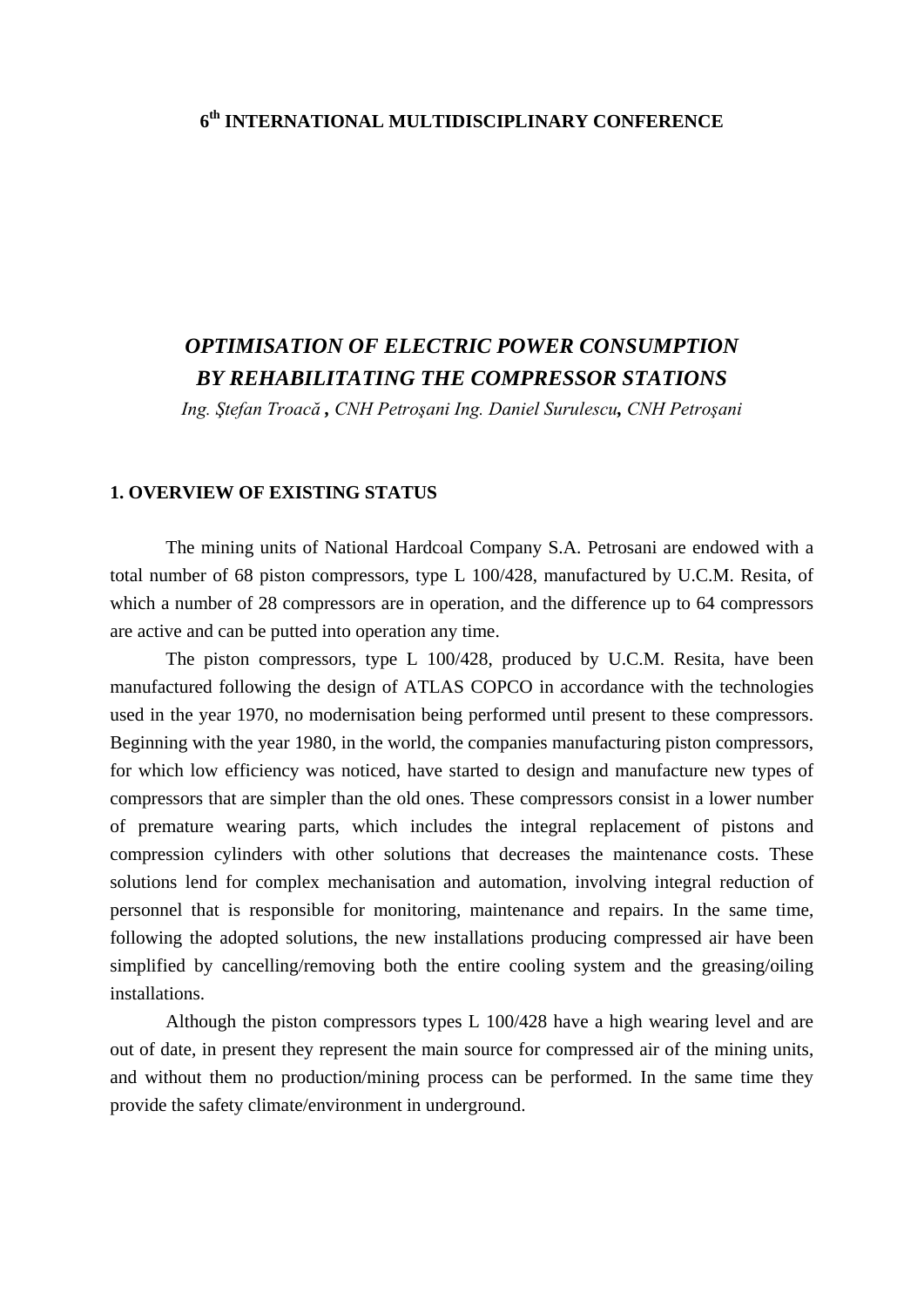#### **2. ASSESSMENT OF OPERATION AND MAINTENANCE COSTS**

In order to keep in operation the piston compressors existing in present at the mining units, certain monthly and yearly costs are required, consisting of the followings:

- labour force costs;
- operation and maintenance costs;
- depreciation costs;
- spare parts costs;
- electric power consumption costs.

 It should be mentioned that within the chapter "Operation and maintenance costs" the following articles are included:

- cost of oils for lubrication;
- cost of cooling water;
- cost of small materials, for cleaning and maintenance.

 The costs afferent for keeping into operation the piston compressors from our mining units and coal processing plants for one year period (2001) are presented in the annexe 2. It should be specified that the total annual costs amount to 140,954,172,000.00 ROL, in this value being also included the costs for keeping into operation the turbo-compressors from Petrila Mine, Vulcan Mine and Lupeni Mine. The costs afferent for keeping into operation the piston compressors have the value of 116,021,772,000.00 ROL.

 From the analysis of costs presented in the annexe 2 it results that over 77% of them represent electric power costs, 11% of them are the costs afferent for purchasing spare parts, and the rest of 12% represent labour force costs, maintenance and depreciation costs. In order to perform the required works of maintaining and repairing the piston compressors types L 100/428, at the level of underground mining units from C.N.H.-S.A. Petrosani there are appointed 153 workers, of which:

- underground blacksmiths and electricians  $= 71$ 

 - above ground blacksmiths, electricians and operators = 81/72 qualified personnel – women).

 In accordance with PTC-16 (Additional instruction of NSPM-ed. 1997) it is imposed that the personnel responsible for operating and maintaining the compressor stations to be properly trained and authorised every year. In this context, it is mentioned the fact that after the large personnel reductions performed in the past years, it was required to perform the maintenance activities with underground skilled personnel (electricians and blacksmiths).

The list with personnel responsible for compressor stations is presented in annexe 3.

 Due to the complexity of compressed air installations it was required to reconsider the training level of personnel in charged with operation and maintenance of compressor stations, so that after the above mentioned personnel reductions it was imposed that certain maintenance and repair works to be performed with underground personnel (blacksmiths and electricians).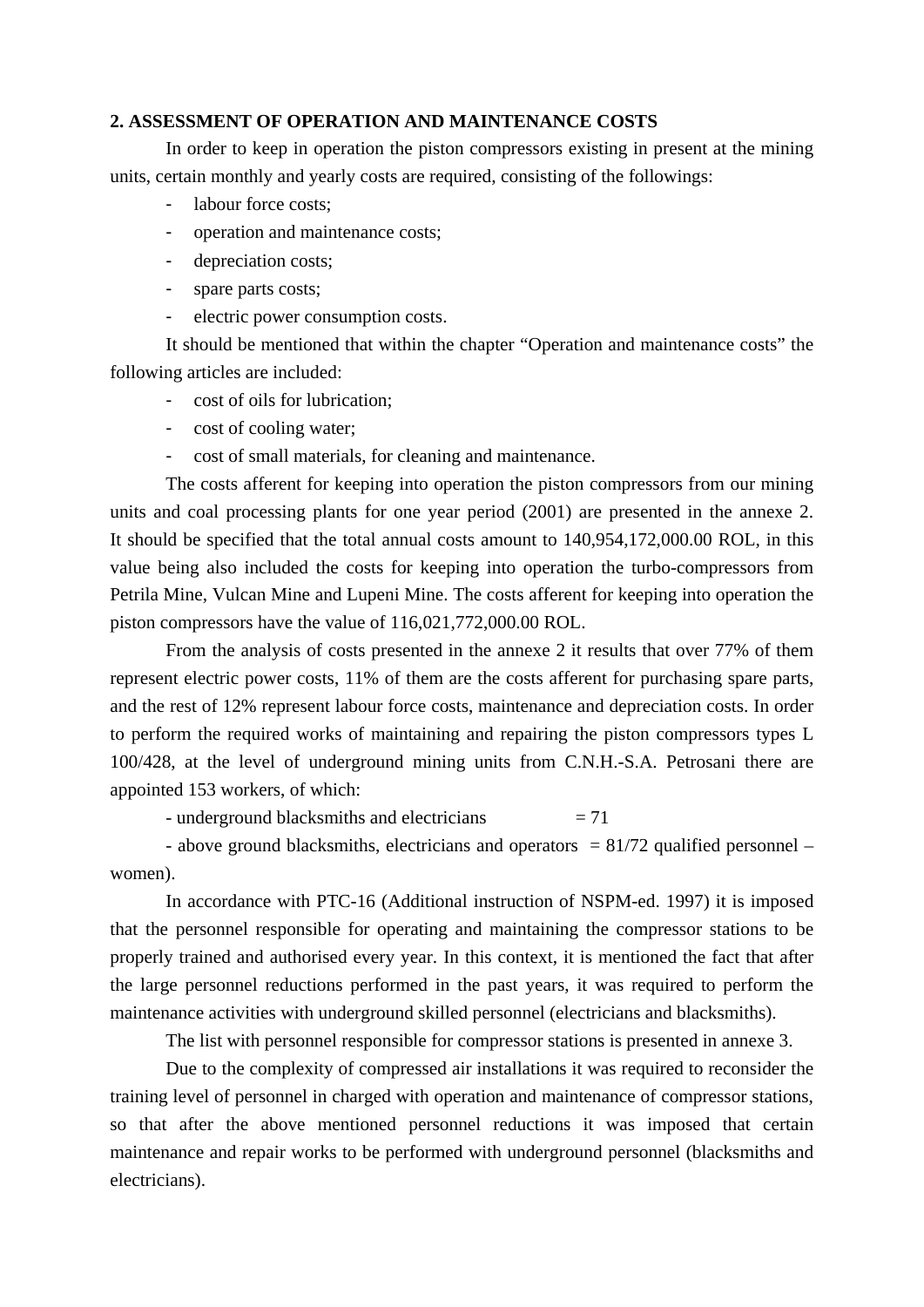The financial effort made by the mining units for providing the salaries of personnel responsible for carrying out the activities of maintenance, repair and operation of piston compressors amount every year to 7,484,844,000.00 ROL. In the annexe 4 there are presented the values afferent for every speciality and mining unit. In addition to the high costs afferent for the labour force responsible for operation of piston compressors, an important index is represented by the annual oil consumption, which, in the year 2001, was of 150 tones, amounting to 2,300,000,000 ROL.

 The value of spare parts contracted with UCM Resita and purchased for keeping into operation the piston compressors was of 6,772,176,955.00 ROL (in 2001).

## **3. NECESSITY AND OPPORTUNITY FOR REHABILITATING THE COMPRESSOR STATIONS**

Since the date when the piston compressors have been manufactured until present no modernisation was implemented to them, and the repairs performed with the actual technique and technology didn't allow to keep the operation parameters at the nominal values; their efficiency has decreased continuously with all repercussions resulted from this aspect.

 Having in view the fact that in the same time with the increase of piston compressors' number of operating hours increases also the costs afferent for:

- purchase of spare parts;
- performance of current and capital repairs;
- involvement of a larger number of personnel for unset the nominal operational and technical parameters of compressors;
- for the restart of compressors after a non-operation period, a high electric power consumption is required, it was required to investigate new solutions for rehabilitating the compressor stations.

 The actual efficiency values of piston compressors have been established both theoretically and on the base of measurements. For the accurate establishment of technical parameters of every existing compressor special measurements should be performed with adequate devices and by the personnel that is specially trained in this activity field. Based on the data we have in present, the global efficiency of piston compressors types L 100/428 is not higher than 53%.

 In addition to the above mentioned costs, a significant contribution is due to the electric power consumption. Referring at the energetic impact produced by the operation of compressors, from the data we have for the year of 2001, the following aspects result:

- electric power used for producing the compressed air represents a percentage of 38% from the total consumption of electric power (annexe 5);
- despite the fact that at the level of CNH large programs regarding the decrease of the consumption and the costs afferent for electric power have been adopted, the value of electric power consumed by the compressors is of 114,720,000,000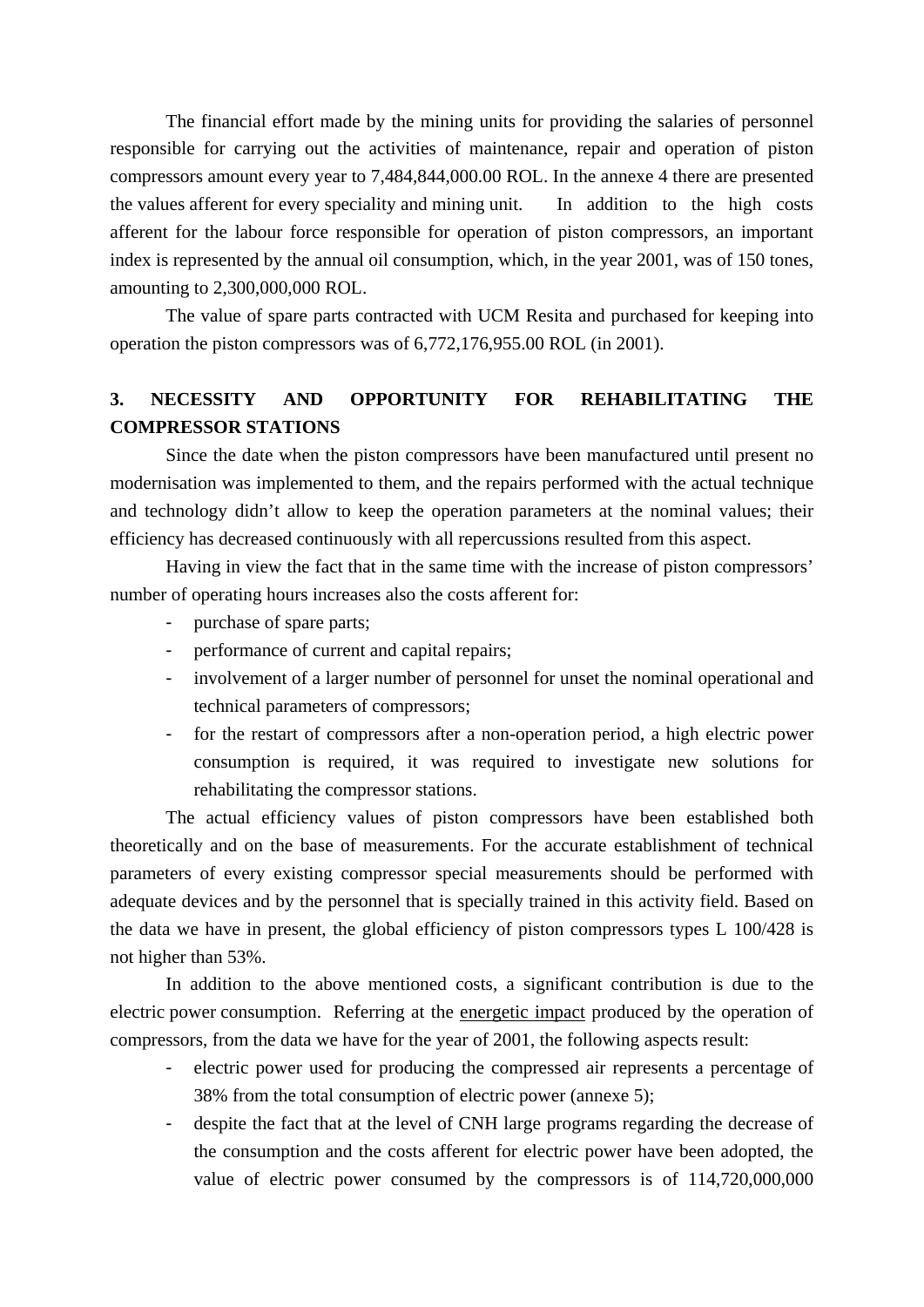ROL/year, respectively 43.6% from the value of total electric power consumed, the further on reduction of this consumption being limited by the existing endowment consisting in very low performance/efficiency equipments.

 From the analysis of binomial components of the tariff system (differentiated binomial type A) it was noticed that at the maximum power simultaneously adsorbed within the peek hours, a significant influence (of aprox. 38%) is due to the operation of compressors, and, in certain cases, due to the shock involved by the start of asynchronous motors equipping these compressors (PN=480 kW, 6 kV). These shocks are transmitted up to the electric distribution stations owned by SC ELECTRICA SA and they are implicitly registered and invoiced in accordance with tariff A.

 Analysing the above mentioned costs, regarding the further on keeping into operation of piston compressors, it was decided that is strictly required to purchase modern equipments (compressors) manufactured at the level of actual technologies. In the world, beginning with the year 1980, the piston compressors have been replaced with other types, with new and simpler solutions, presenting a significant reduction of premature wearing, integral reduction of maintenance personnel; these equipments can be totally automated, and the afferent installations, equipments and constructions for water cooling and lubricating systems can be fully eliminated.

 In order to realise the operation way of a new and modern compressor station, it was performed a visit at the "Compressor station" from Baia Sprie Mine within SC REMIN Baia Mare. The specialised personnel from this mining unit has provided all technical and economical data that represented the base for purchasing and installing 6 compressors type GA 250 – ATLAS COPCO, inclusively the studies and execution projects elaborated by the specialised institutes, which represented the base of decision for the replacement of piston compressors.

 In the annexe 5 it is presented, for exemplification, the comparative table regarding the technical parameters of a compressor type GA 250 ATLAS COPCO, and respectively, of a piston compressor type L 100/428. At the first assessment there are noticed the incontestable advantages for the case of using the compressor type GA 250.

 As regard the necessary investment for implementing a helical compressor within the Jiu Valley mining units, in comparison to the piston compressor type L 100/428, the following aspect is mentioned:

- manufacture and delivery price of compressor L  $100/428$  = 2,380,995,000.00 ROL according the offer (188,716.00)

DM)

- manufacture and delivery price of compressor

 type GA 250 ATLAS COPCO (offer price in February 2001) = 1,638,816,000.00 ROL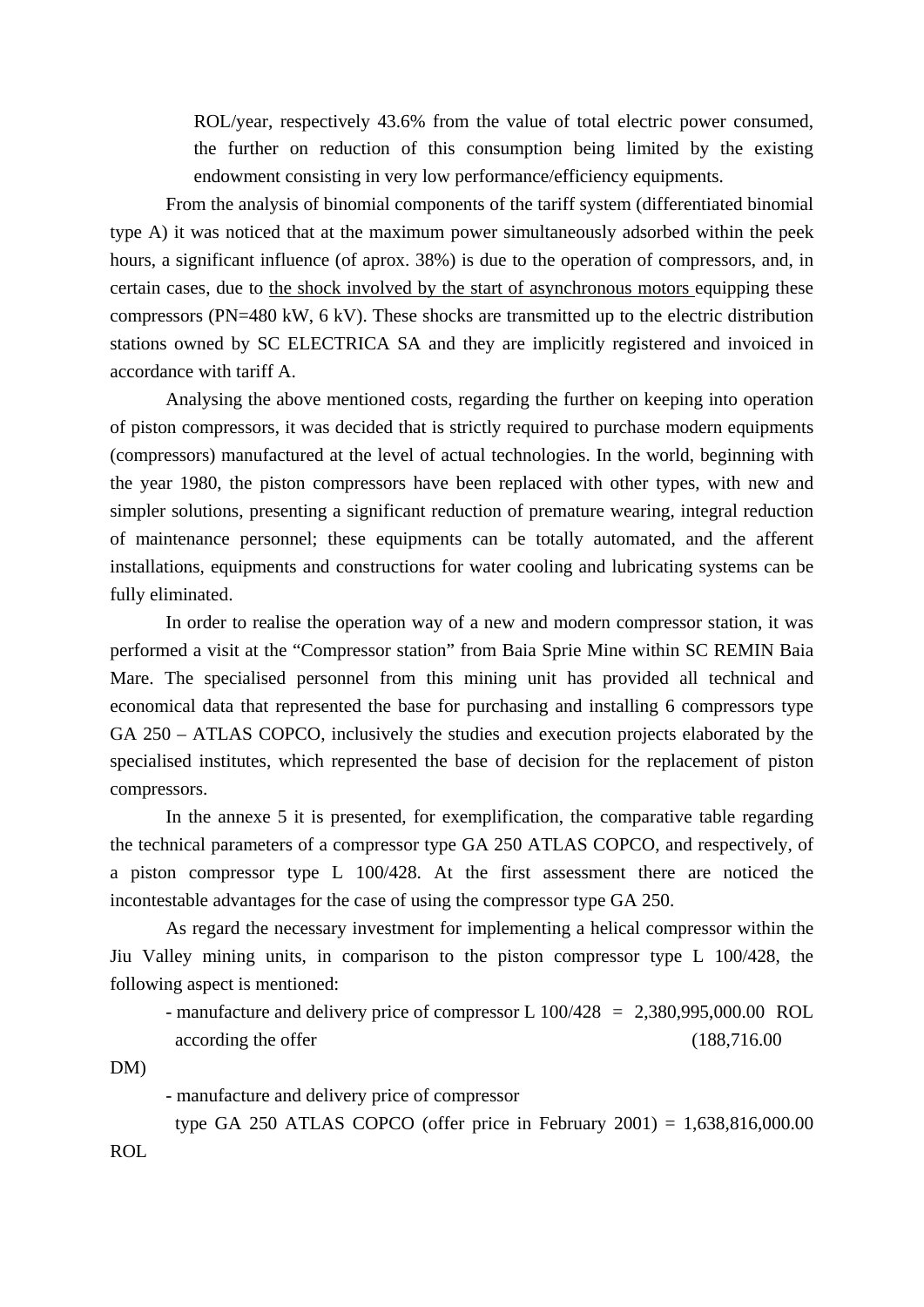according the offer presented in annexe no.7 (129,000.00

DM)

 From the comparative analysis of all costs involved by keeping into operation the existing piston compressors, in comparison to the total costs afferent for keeping into operation the compressors types GA 250 – costs presented in the annexe 8, it results that the variant regarding the utilisation of compressors type ATLAS COPCO is very advantageous from economical point of view, and this should be implemented to all mining units in Jiu Valley.

#### **4. FINAL CONCLUSIONS**

Based on the detailed analysis of helical compressors in comparison to the piston compressors types L 100/428, from technical and economical point of view, it results the following significant advantages for the case of installing and operating the helical compressor ATLAS COPCO, type GA 250:

- at the same air pressure and flow rate produced, these compressors provide a reduction of 20% electric power consumed;
- the installation costs are minimum, the compressor's house doesn't need a special construction, and the compressor (being monoblock) doesn't need foundation;
- there are totally eliminated both the costs afferent for installing the water cooling system (the compressor GA 250 is cooled with air), and the costs afferent for maintaining the water cooling system;
- there are also eliminated the electric power consumptions needed by the water cooling system (cooling and recirculating pumps);
- oil quantity afferent for one oil change is lower with aprox. 25%;
- oil consumption is ignorable, it is not required to add oil between two changes;
- low noise level (75 dB), in comparison to 85-90 dB for piston compressor, where the operator should wear protective headphones;
- there are eliminated the costs involved by the usage of end coolers and of condense pots in the underground pipe networks and implicitly it is improved the global efficiency of the compressed air pipe networks;
- it can be totally renounced to the operational and maintenance personnel, resulting in a labour force saving at the level of CNH (according to annexe 9);
- maintenance program with minimum of consumable elements that can be performed at large periods of time (aprox. 8000 operating hours);
- totally automated operation system (free or loaded, depending on the air consumption in the pipe network);
- high reliableness level;
- possibility for recovering 75-80% of the energy consumed by the compressor, by installing heat recovery equipments;